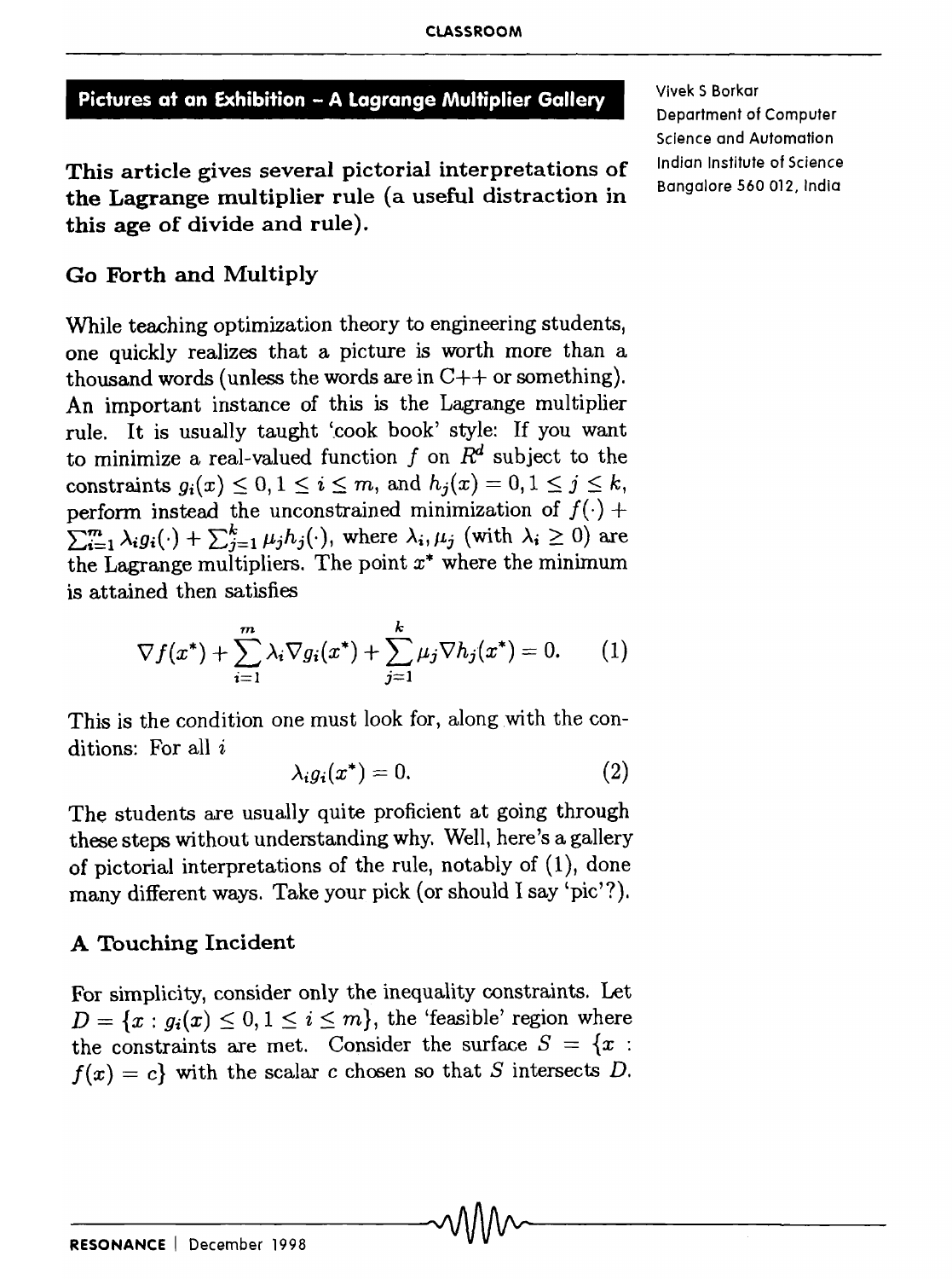As we reduce c, S moves in the direction of  $-\nabla f(\cdot)$ , till it is barely touching  $D$  at the point  $x^*$ . (If not, we could reduce  $c$ a wee bit more while still intersecting *D* - see *Figure* 1). This then is the solution we are after. *Figure* 2 *a, b* illustrate the cases  $m = 1$  and 2. Note that  $-\nabla f(x^*)$  must make an acute angle with each outward normal  $\nabla g_i(x^*)$  to the constraint surfaces that are active (i.e., satisfy  $g_i(x^*) = 0$ . The j-th constraint is inactive at  $x^*$  if  $g_j^*(x^*)$  < 0.) Hence  $-\nabla f(x^*)$ is a positive linear combination of the  $\nabla g_i(x^*)$ 's for active constraints, leading to (1), (2). (The mathematical gadget that sees this through is called the Farkas lemma.) It is not hard to throw in the equality constraints as well. (Try it!).

### Getting Rid of the Dependents

Consider only the equality constraints: For  $k < d$ ,

$$
h(x) = [h_1(x), \ldots, h_k(x)] = \theta (= [0, \ldots, 0]), \qquad (3)
$$

which defines a surface *S.* Now (3) is a system of *k* equations in d unknowns. Suppose in a neighbourhood of *x·,* we can solve for the dependent variables (say,  $\hat{x} = [x_1, \ldots, x_k]$ ) in terms of the independent variables (say,  $\bar{x} = [x_{k+1}, \ldots, x_d]$ ) as:  $\hat{x} = \phi(\overline{x})$ . Then (3) becomes

Left: Figure1. Right: Figure 2a,b.

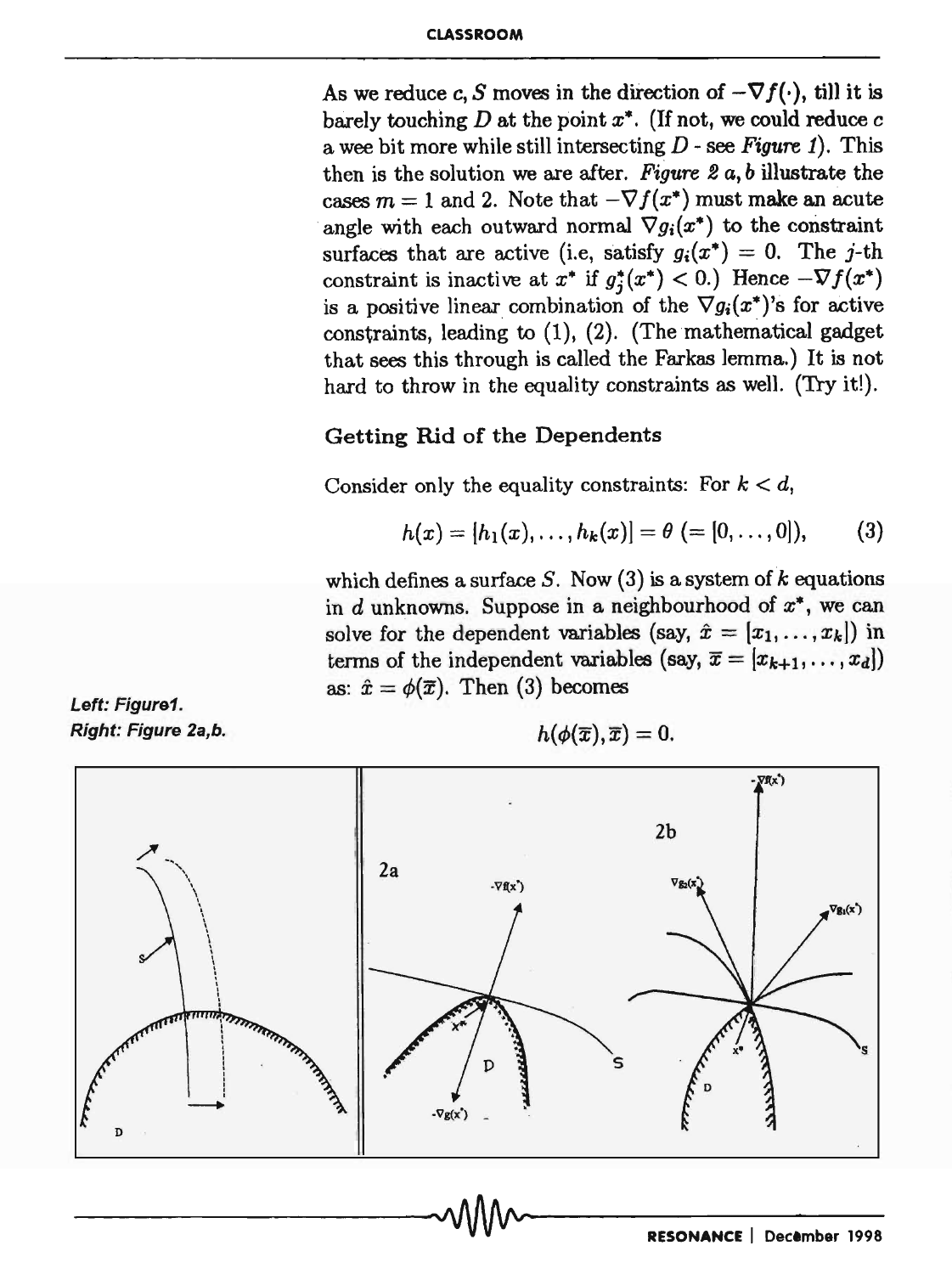

Setting the gradient of this (in  $\bar{x}$ ) equal to zero at  $x^*$ , some manipulation leads to  $(1)$  (See, e.g., [1], pp. 257-260.). What we are doing here is to consider the optimization problem on S itself, in a neighbourhood of  $x^*$  that looks like a patch of  $R^k$ , paying no heed to what else is out there (See Figure 3). (The mathematical mantra that allows this is the 'implicit function theorem'.) Most traditional textbook treatments of the Lagrange multiplier rule proceed this way. The procedure is less obvious for inequality constraints, but {3l, pp. 315, provides a neat trick for taking care of that, a 'proof by contradiction' using the familiar argument that, if not, one could reduce f a bit more while still meeting the constraints.

### Penalty for Excess Baggage

One can penalize the violation of constraints as follows: Let  $g_i^+(x) = \max(g_i(x), 0)$  and minimize

$$
F_N(x) = f(x) + ||x - x^*||^2 + N \left( \sum_{i=1}^m g_i^+(x)^2 + \sum_{j=1}^k h_j(x)^2 \right), \tag{4}
$$

for  $N > 0$  'large'. The second term penalizes deviation from *x·* while the last term penalizes violation of the constraints.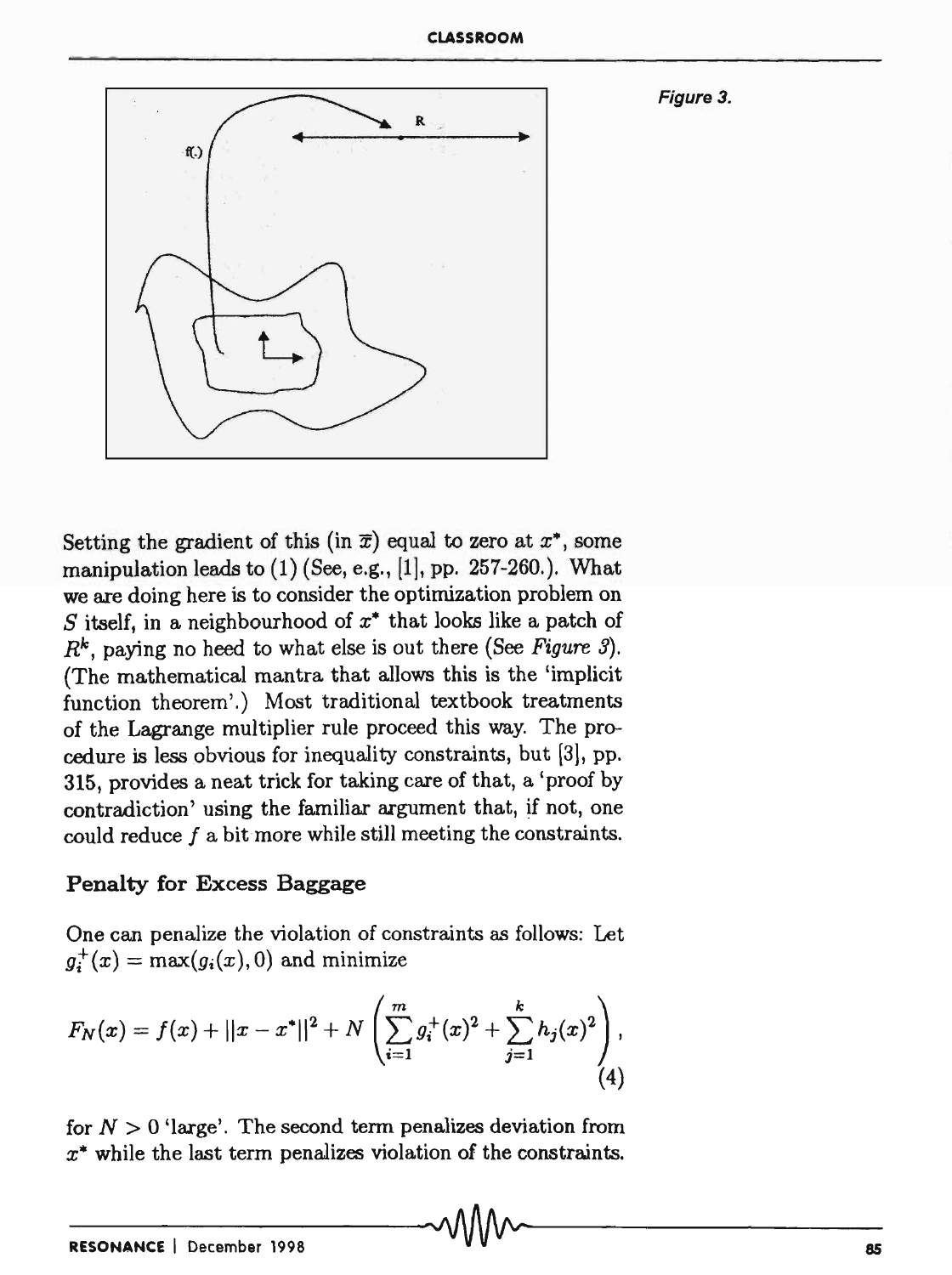For 'small' N, the minimum of  $F_N(\cdot)$  will typically fall outsite the feasible region  $D$  (say, at  $x_N$ ). As we increase  $N, x_N$ will move towards D and eventually converge to  $x_{\infty} = x^*$ 

See *Figure 4*. (The second term in (4) ensures that the convergence is to  $x^*$  and not to any other point on the boundary of *D*.) Write out  $\nabla F_N(x_N) = 0$  and let *N* tend to infinity. In the limit, the second term drops out and the rest can be arranged to look like  $(1)$   $([4],$  or  $[1],$  pp. 261-264). The most elementary proof of the Lagrange multiplier rule that I know follows this line of argument [4). (Recall that 'elementary' does not mean short, just that it does not use any fancy machinery. )

# A Matter of Inclination

The next picture applies to the case of inequality constraints when both f and  $g_i$ 's are convex. (That is, a line joining any two points on the graph thereof lies above the graph.) Let  $g(\cdot) = [g_1(\cdot), \ldots, g_m(\cdot)].$  Our problem is: minimize f on  ${x : g(x) \leq \theta}$ . Consider instead the family of problems:

minimize  $f(x)$ , subject to  $g(x) \leq z$ ,

for  $z \in R^m$ , and let  $w(z)$  denote the value of the minimum.

Then  $z \rightarrow w(z)$  is decreasing in each of its arguments (obvious) and convex (easy to show). What we want is  $w(\theta)$ .



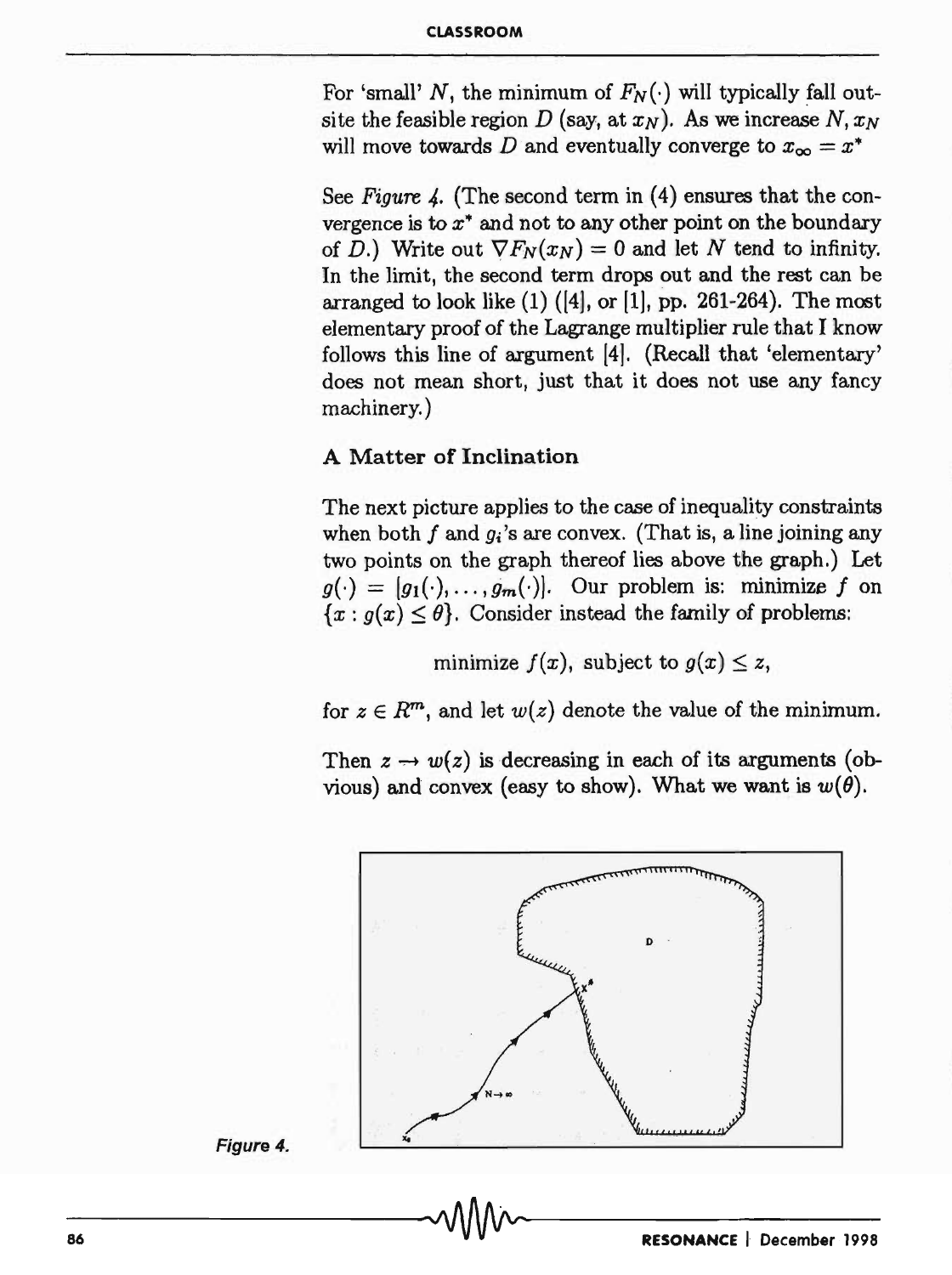Figure 5.



Let S be a hyperplane that touches the graph of  $w(\cdot)$  at  $(\theta, w(\theta))$ . (See *Figure 5.*) Then the point  $(\theta, w(\theta))$  can be found by tilting the coordinates so that  $S$  becomes 'horizontal' and then looking for the minimum of the tilted graph of  $w(\cdot).$ 

This is attained at  $\theta$ . But tilting thus amounts to adding a linear function to  $w(\cdot)$ , i.e., the whole operation is equivalent to minimizing  $w(z) + \sum_{i=1}^{m} \lambda_i z_i$  over  $z = [z_1, \ldots, z_m]$ , where  $\lambda_i \geq 0$ . (This last bit is because  $w(\cdot)$  is decreasing: Note that  $\lambda = [\lambda_1, \ldots, \lambda_m, 1]$  is the normal to *S* as shown in Figure 5.)

That this tilting exercise does indeed correspond to the Lagrange "multiplier rule takes some more manipulation:

$$
\min_{z} (w(z) + \lambda^{T} z) = \min_{z} (\min_{x} \{f(x) : g(x) \leq z\} + \lambda^{T} z)
$$
  
\n
$$
= \min_{z} \min_{x} \{f(x) + \lambda^{T} z : g(x) \leq z\}
$$
  
\n
$$
= \min_{x} \min_{z} \{f(x) + \lambda^{T} z : g(x) \leq z\}
$$
  
\n
$$
= \min_{x} (f(x) + \lambda^{T} g(x)),
$$

and we are home ! This is the basis for the 'global' theory of large multipliers for convex problems.

# Pairs that Separate

Suppose f is convex and  $q: R^d \to R$  concave (i.e.,  $-q$  is convex), with  $f(x) > q(x)$  for all *x*. Then  $\min_x(f(x) - q(x))$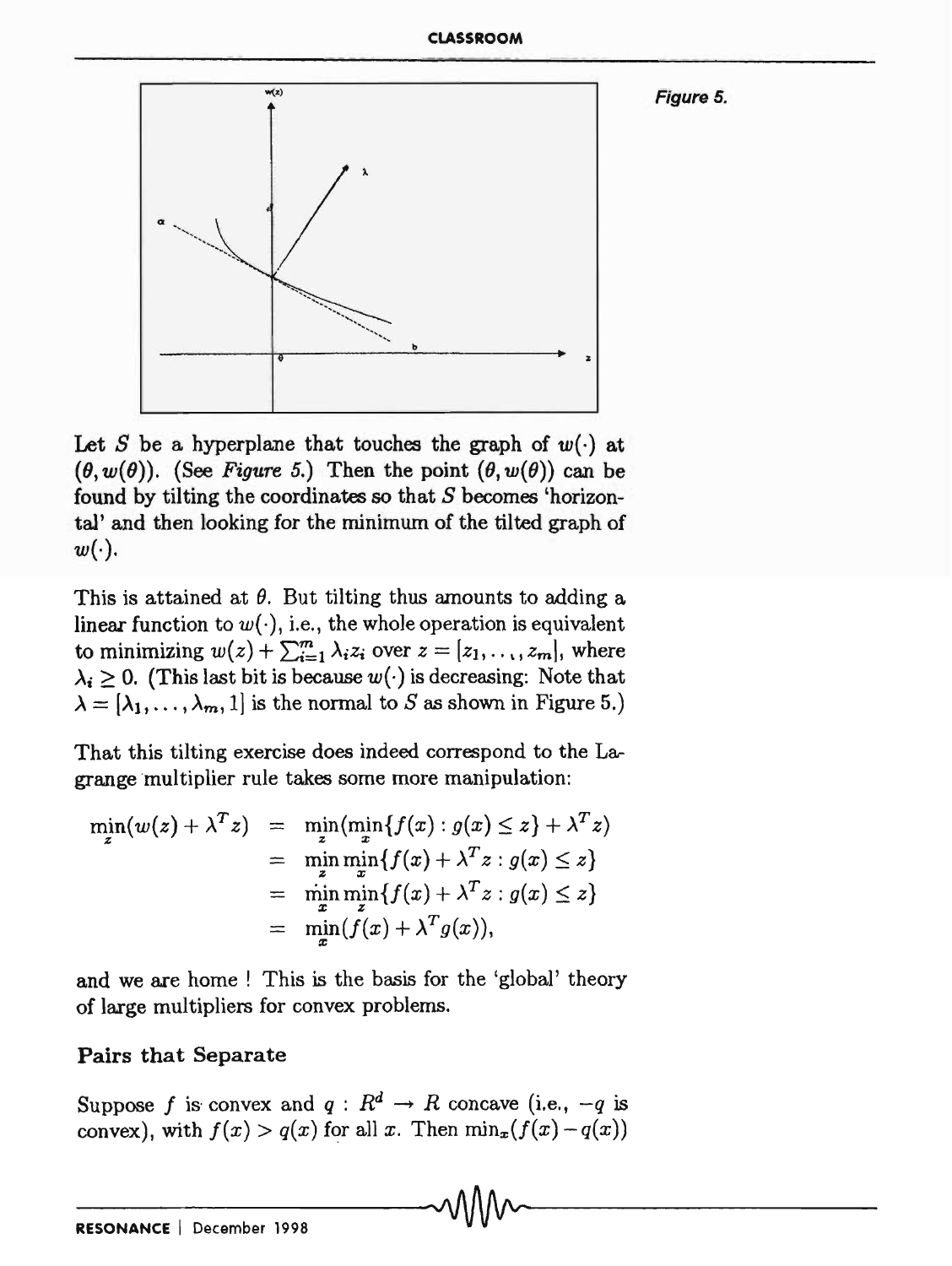



is the minimum vertical separation between their graphs, which equals the maximum possible vertical separation between pairs of parallel hyperplanes separating the two graphs (See *Figure* 6). A formal statement of this is the celebrated 'Fenchel duality theorem' of optimization ([2], pp. 201) that associates to a minimization problem a 'dual' maximization problem.

Going back to our original problem, suppose we have  $f(\cdot)$ 0. Let  $q(x) = 0$  on *D* and  $-\infty$  elsewhere (See *Figure 7*). Consider the pair of parallel hyperplanes separating their graphs, whose vertical separation equals the minimum vertical separation between f and *q.* Then the upper hyperplane touches the graph of f at  $(x^*, f(x^*))$ . The normals a, b to the hyperplanes as shown in the figure are parallel and oppositely oriented. Then so are their horizontal components, which turn out to be resp.  $\nabla f(x^*)$  and a positive linear combination of the  $\nabla g_i(x^*)$ 's. Conclude from this, using the kind of intuition we used in *Figure* 2, that (1) holds for some  $\lambda_i \geq 0$ .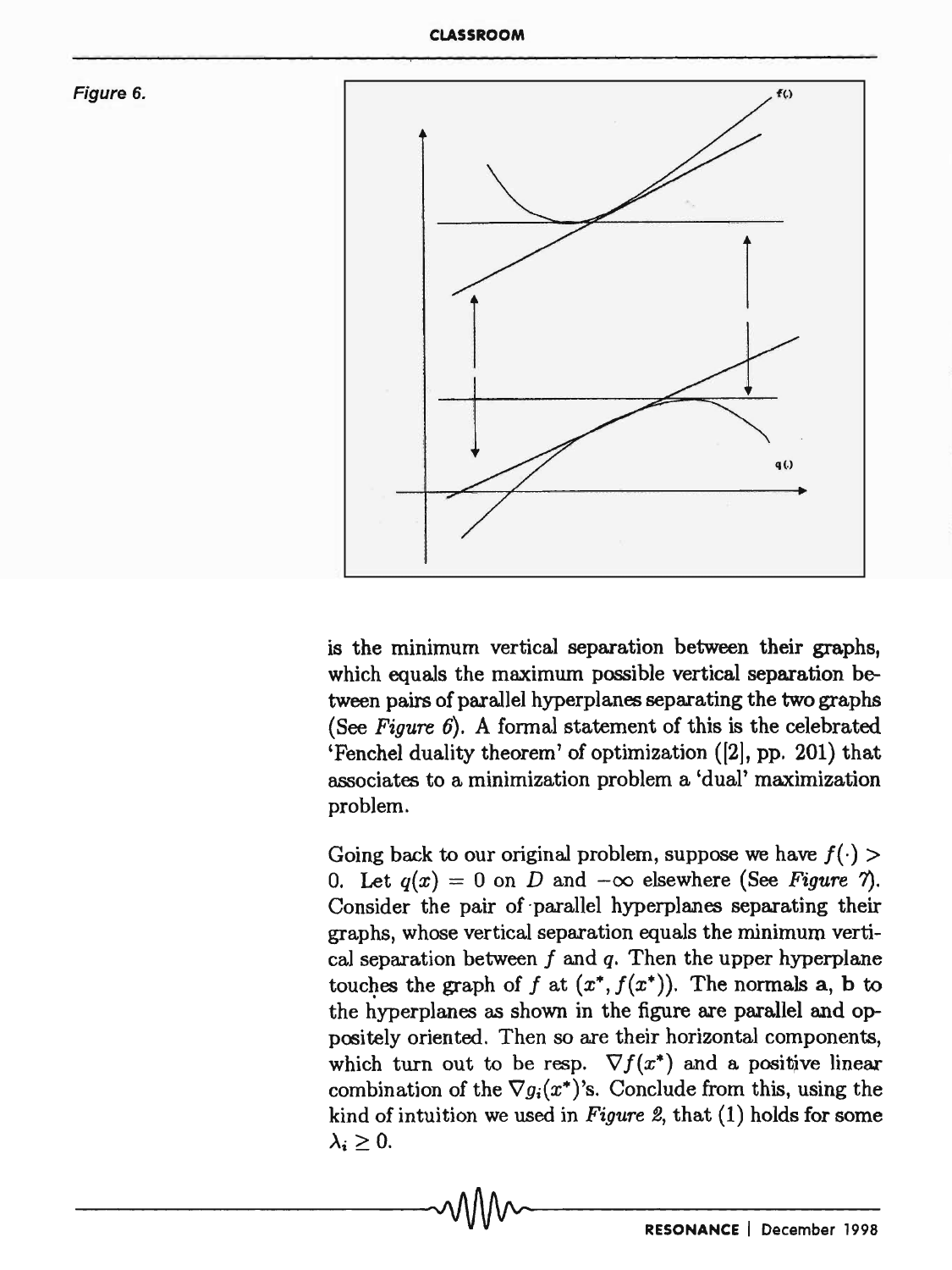#### CLASSROOM



# The 'Mona Lisa'

Figure 7. (Jeft) Figure 8. (right)

This section is titled thus because this picture, adapted from (1], is *the* picture to end all pictures. Consider 'the inequality constraints alone and consider the region  $G = \{(g(x), f(x))$ :  $x \in R^d$  in  $R^{m+1}$  (See Figure 8). Then the shaded portion corresponds to  $g(x) \leq \theta$ , with  $(g(x^*), f(x^*))$  as marked.

Clearly, this is the minimum point of the region  $G$  if we tilt the axes so as to make the hyperplane  $a - b$  horizontal. Now argue as in section 5.

The reason I rate this picture so high is that there are many details that I have been glossing over (note that I always took the 'nice' pictures, not the pathologies), that are far clearer with this picture than with any other. One is a technical condition we need for the above to go through, viz., that there be an  $x_0$  with  $g(x_0) < \theta$  (the 'Slater condition'). Another is the role of convexity. Things go through smoothly when  $f, g_i$  are convex. The reader is invited to think this through.

\_\_\_\_\_\_\_\_\_\_\_\_\_\_\_\_ ,AAnAA, \_\_\_\_\_\_\_\_\_\_\_\_ ~ \_\_